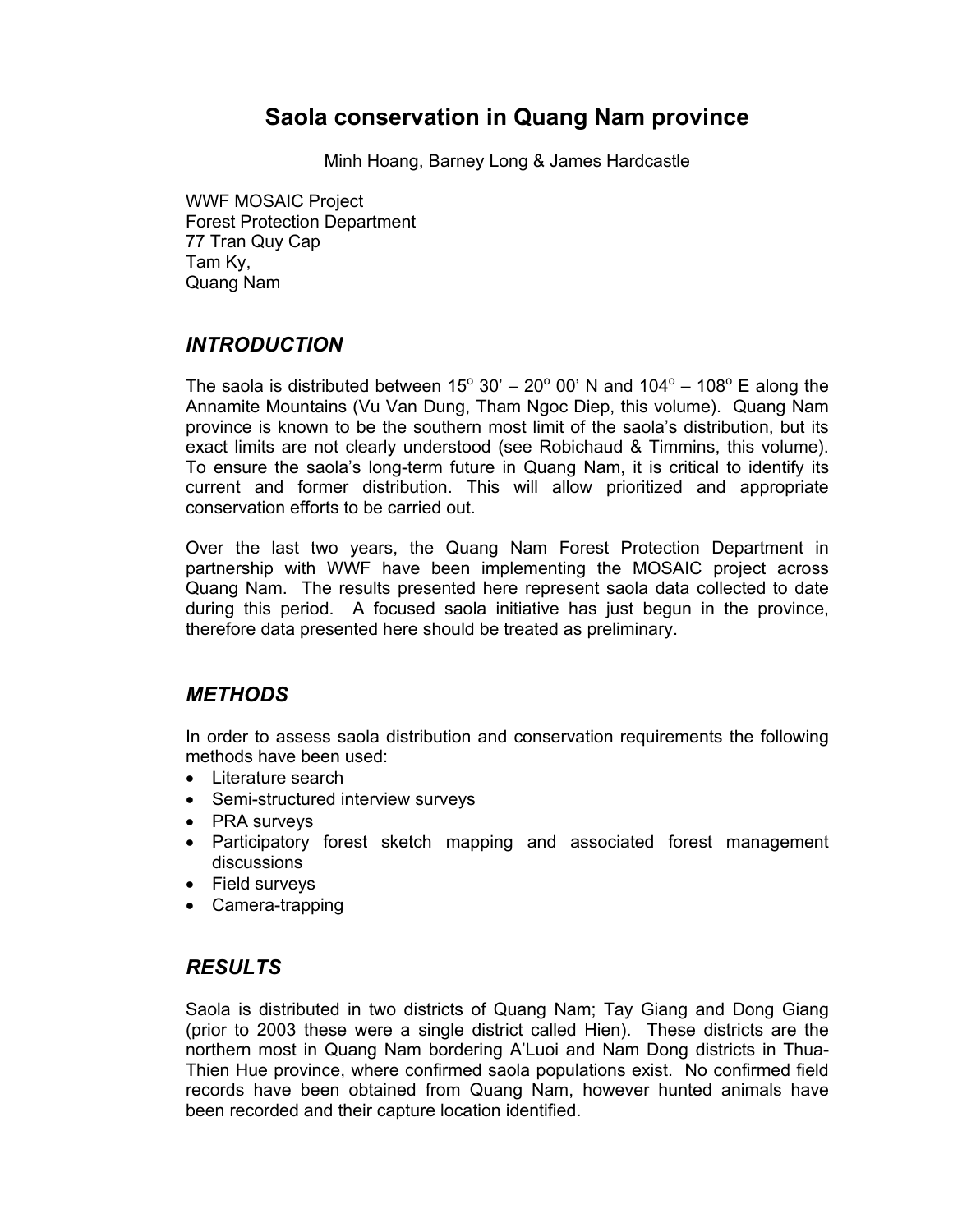#### **Communes where saola is thought to be currently present:**

These represent communes in which hunted animals, with identified hunting location, have been recorded.

B'Halee commune A saola driven by dogs was caught and killed in November 2003 (Ha Phuoc Phu pers. comm.) with another being snared and eaten by local communities in September 2002. A'Vuong commune Last trapped in a snare in 2000

A'Nong commune Present according to (Ha Phuoc Phu, pers. comm.)

Song Kon commune Last snared in 2002 (Tham Ngoc Diep, this volume), but recent interviews suggest people in this commune are traveling to adjacent Thua-Tien Hue province to hunt and not necessarily catching saola within Quang Nam

#### **Communes where saola status has received no attention to date:**

| A'Tieng commune | Adjacent to known saola areas                   |
|-----------------|-------------------------------------------------|
| Ta Lu commune   | Between A'Vuong and Song Kon communes and known |
|                 | saola populations in Thua-Thien Hue province    |

#### **Communes with historical saola records but not recent information:**

| Prao   | Last hunted in 1999 in A'Dul village         |
|--------|----------------------------------------------|
| A'Ting | No hunted animals recorded for 10 years      |
| Tu     | No hunted animals recorded for over 10 years |
| Ba     | No hunted animals recorded for 10 years      |
| Lang   | No hunted animals recorded for 10 years      |

#### **Current known state of saola distribution in northern Quang Nam province**

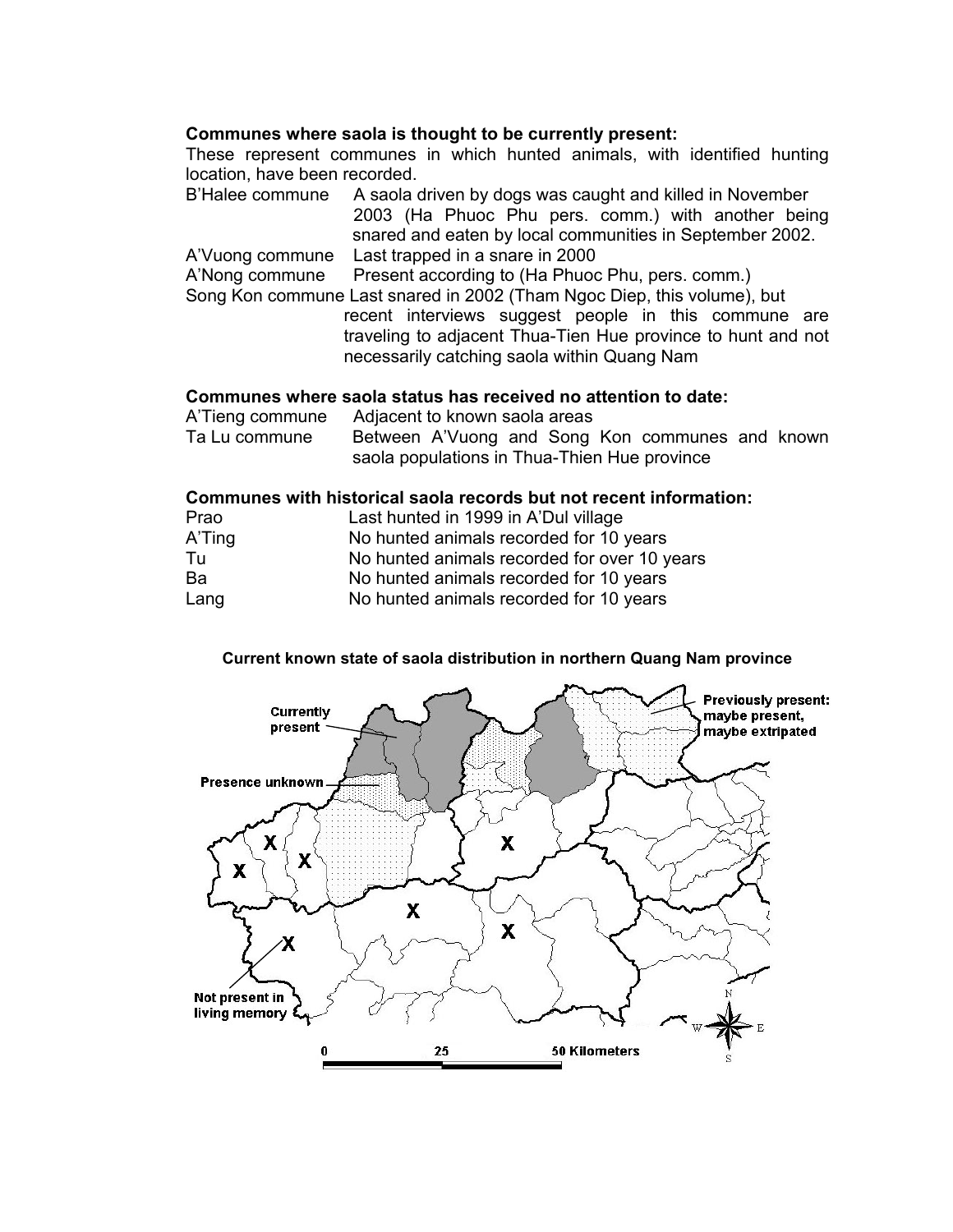#### **Communes where surveys have occurred and communities are not aware of the saola (presumed non historical presence):**

Tay Giang: Tr'Hy, A Xan, Ch'Om, Ga Ri Dong Giang: Macooih, Jo Ngay, Za Hung Nam Giang: La Ee, Zouilh, Tabhing

A very old saola skull is present in La Ee commune (Vu Ngoc Thanh, pers. comm.). The people in La Ee were previously semi-nomadic, therefore the true origin of this saola skull is unclear.

#### **Notes from interviews**

Local Ka Tu people in A'Vuong commune believe the saola makes seasonal movements, moving into rocky, mountainous areas during the wet season to make use of caves, whilst moving to lower, but not flat, areas to feed in the dry season.

The saola is not targeted at present by the Ka Tu communities, but if they do catch a saola in either a snare or using a bamboo stake trap, they will eat it. They then use the skull to adorn their house or the village meeting hall, as they do with the majority of hunting trophies.

## *SUMMARY*

#### **Distribution**

- Current saola distribution appears to be focused immediately east of the Ho Chi Minh Highway in B'Halee, A'Vuong, Ta Lu and Song Kon communes, with its distribution also stretching west of this area in B'Halee and A'Nong communes.
- Saola was historically distributed, and may still be present, to the east of the above area, in eastern Dong Giang, in A'Ting, Tu and Ba communes, and to the south-west in, A'Tieng and Lang communes.
- Saola does not appear to have been historically (living memory) distributed in the higher areas of western Tay Giang, west of the Ho Chi Minh highway, in Tr'Hy, A Xan, Ch'Om and Ga Ri communes.
- The lowland, inhabited valley running east-west through Dong Giang and Tay Giang appears to be the historical (living memory) southern limit of saola distribution.

#### **Threats**

- Saola is not specifically targeted by hunters at present
- Saola is typically eaten when caught with the frontlets used for house decoration
- Currently, no trade in saola appears to be present in Quang Nam although people from Da Nang recently have started visiting some communes to try and purchase skulls (in one case, in return for two fishing nets)
- Saola is most often caught in snares
- Dogs and guns are sometimes used to hunt saola